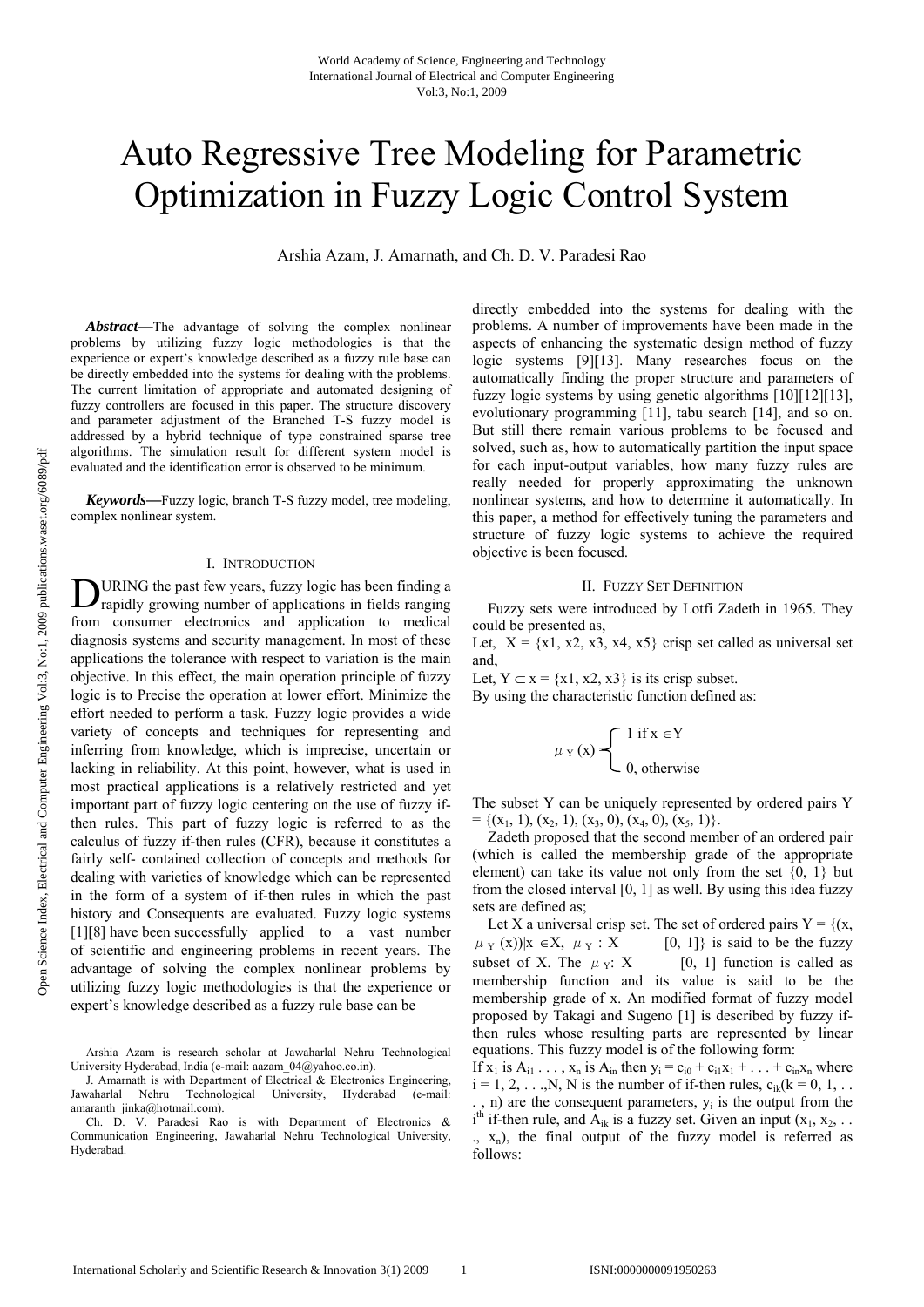$$
y = \frac{\sum_{i=1}^{N} \omega_i y_i}{\sum_{i=1}^{N} \omega_i} = \frac{\sum_{i=1}^{N} \omega_i (c_i 0 + c_{i1} x_1 + \dots + c_{in} x_n)}{\sum_{i=1}^{N} \omega_i}
$$
  
= 
$$
\frac{\sum_{k=0}^{n} \sum_{i=1}^{N} \omega_i c_{ik} x_k}{\sum_{i=1}^{N} \omega_i}
$$
 (1)

Where  $x_0 = 1$ ,  $\omega_i$  is the weight of the i<sup>th</sup> IF-THEN rule for the input and is calculated as,

$$
\omega_i = \prod_{k=1}^n A_{ik}(x_k)
$$
 (2)

 $A_{ik}(x_k)$ , where  $A_{ik}(x_k)$  is the grad of membership of  $x_k$  in  $A_{ik}$ .

To Takagi-Sugeno approach, the universal approximation property was proved in [2][3]. In addition, a further generalization of this approach was proposed in [4][5], in which in the conclusion of each rule, the desired output y is given not by an explicit formula, but by a (crisp) dynamical systems, i.e., by a system of differential equations that determine the time derivative of the output variable as a function of the inputs and of the previous values of output. This generalization also has universal approximation property. A simplified Takagi-Sugeno fuzzy model was proposed by Ying Hao [6] with the following rule base.

If  $x_1$  is  $A_{i1}$ ...,  $x_n$  is  $A_{in}$  then  $y_i = k_i(c_0 + c_1x_1 + ... + c_nx_n)$ 

where  $i = 1, 2, \ldots, N$ , N is the number of if-then rules. From this it can be seen that the free parameters in the consequent part of the IF-THEN rules are reduced significantly in this case. The universal approximation property of this simplified T-S fuzzy model has also been proved, and successfully applied to the identification and control of nonlinear systems [7]. The advantage of solving the complex nonlinear problems by utilizing fuzzy logic methodologies is that the experience or expert's knowledge described as a fuzzy rule base can be directly embedded into the systems for dealing with the problems. A number of improvements have been made in the aspects of enhancing the systematic design method of fuzzy logic systems [9][13]. In these researches, the needs for effectively tuning the parameters and structure of fuzzy logic systems are increased. Many researches focus on the automatically finding the proper structure and parameters of fuzzy logic systems by using genetic algorithms [10][12][13], evolutionary programming [11], tabu search [14], and so on. But there still remain the problem of automatically partition the input space for each input output variables, optimal selection of the fuzzy rules needed for properly approximating the unknown nonlinear systems, and to automize the selectivity.

# III. BRANCHED T-S FUZZY MODEL

The problems mentioned above can be partially solved by the recent developments of Branched fuzzy systems [15][19]. As a way to overcome the curse-of dimensionality, it was suggested in [19] to arrange several low-dimensional rule bases in a Branched structure, i.e. a tree, causing the number of possible rules to grow in a linear way with a number of inputs. But no method was given on how the rules for these Branched fuzzy systems could be determined automatically. In

[18] the author describes a new algorithm, which derives the rules for Branched fuzzy associative memories that are structured as a binary tree. In Ref. [17][16], a specific Branched fuzzy system is proposed and its universal approximation property was proved. But the main problems in fact lies that this is a specific Branched fuzzy systems which lack of the flexibility in the structure adaptation, and it is difficult to arrange the input variables as there is no general method to determine which inputs to the Branched fuzzy system are more influential to the output. In [20], a genetic algorithm-based evolutionary learning approach to the search for the best Branched structure of the five input-variable fuzzy controller and the parameters of the combined controller is proposed for the low-speed control. In intuition, the Branched fuzzy logic systems not only provide a more complex and flexible structure for modeling the nonlinear systems, but can also reduce the size of rule base in some extend. But there is no systematic method for designing of the Branched T-S fuzzy systems now. The problems in designing of Branched fuzzy logic system are:

Selecting a proper Branched structure;

Selecting the inputs for each partial fuzzy model;

Determining the rule base of each fuzzy logic T-S model;

Optimizing the parameters used in the fuzzy membership functions and the then part of T-S fuzzy model.

In this sense, finding a proper Branched T-S fuzzy model can be posed as a problem in the structure and parameter space. Fig. 1 shows some possible Branched T-S fuzzy models for the number of input variables 4 and the number of Branched layers. It can be seen that; it is important to select a proper Branched T-S fuzzy model structure for approximating an unknown nonlinear system;



Fig 1: Possible Branched fuzzy logic models for a multi input single output system

As there is no general conclusion about which inputs are more influential to the system output, thus it is important to select the appropriate input in Branched TS fuzzy model. In fact, different inputs selection can form the different Branched models. If each variable is divided into 2 fuzzy sets, then the number of fuzzy rules in each of Branched fuzzy systems is 12, which is generally smaller than the number of rules in non-Branched fuzzy systems with complete rule set.

In this paper, a method for automatically designing of Branched T-S fuzzy systems is proposed. The structure discovery and parameter adjustment of the Branched T-S fuzzy model is addressed by a hybrid technique of type constrained sparse tree algorithms. The model structure selection and parameters optimization of the Branched T-S fuzzy model can be coded as a type constrained sparse tree. Therefore, the optimal nonparametric model of nonlinear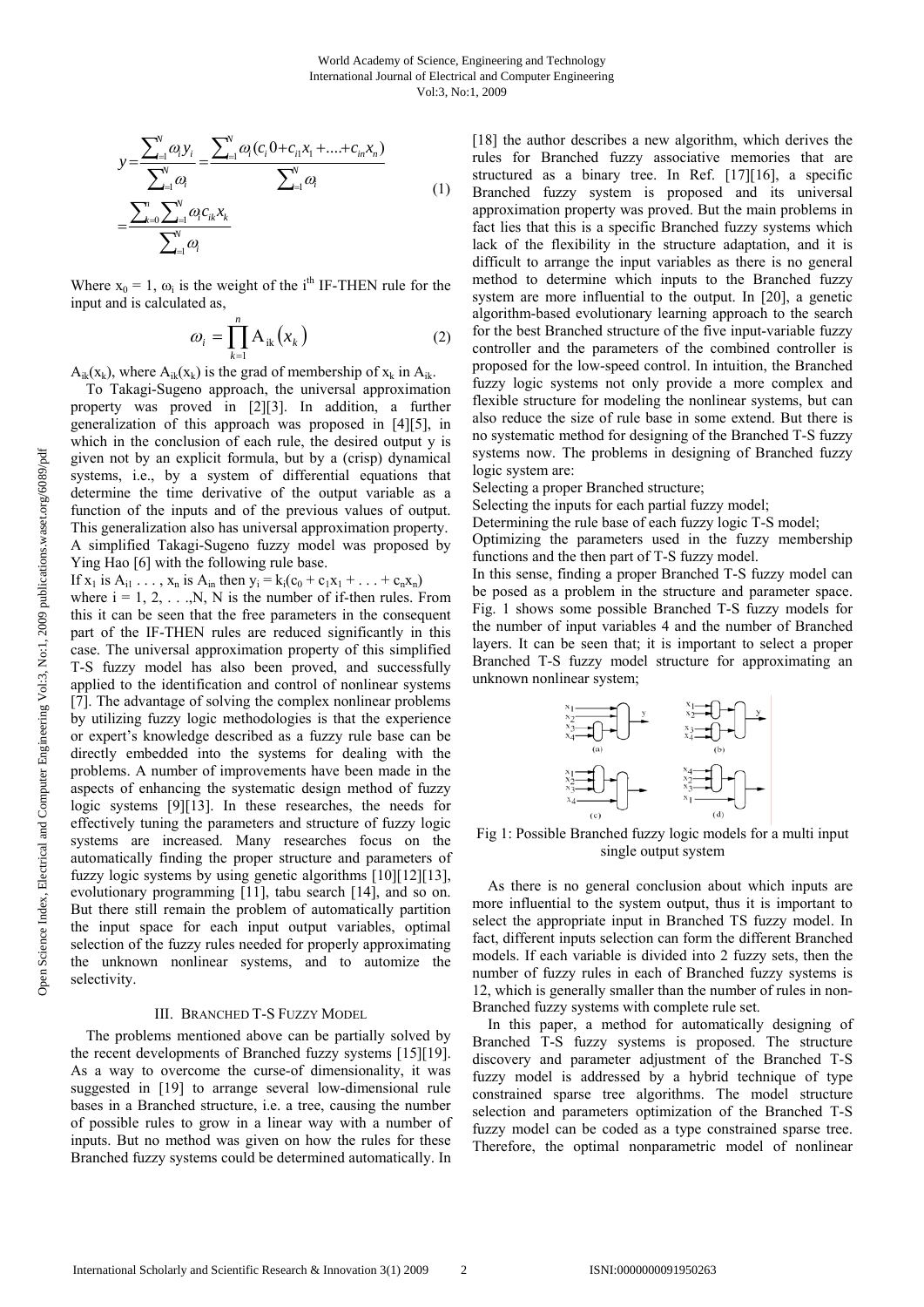systems can be obtained by the evolutionary induction of the type constrained sparse tree.

IV. REPRESENTATION OF BRANCHED T-S FUZZY MODEL

A tree structural representation of the Branched T-S fuzzy model is been presented, in which each of the Branched T-S fuzzy models can be coded as a type constrained sparse tree. There is



Fig 2 Tree structural representation of Branched T-S fuzzy models for Fig. 1

no need to encode and decode between the tree and the Branched T-S fuzzy model in the calculation of the Branched T-S fuzzy model as a flexible data structure into the nodes of the tree which can be directly calculated in a recursive way. Therefore, the optimization of the Branched T-S fuzzy model can be directly replaced by the evolutionary induction of the type constrained sparse tree.

# V. AUTO REGRESSIVE TREE MODELING

Suppose that the Branched T-S fuzzy models have three Branched layers. In this case, three instruction sets  $I_0$ ,  $I_1$  and  $I_2$ can be used for generating the tree. In general, the used instruction sets are  $I_0 = \{k_2, k_3, \ldots, k_{n1}\}, I_1 = \{x_1, x_2, \ldots, x_n,$  $k_2, k_3, \ldots, k_{n2}$  and  $I_2 = \{x_1, x_2, \ldots, x_n\}$ , where the instruction  $k_{ni}$  (i = 2, 3, ..., n1) in the instruction set  $I_0$  means that there are ni input variables in the output layer of the T-S fuzzy model, which is also the number of branches of the root node. The instructions in the instruction set  $I_1$  are used to generate the hidden layer of the T-S fuzzy models. It can be seen that if all the instructions used in the hidden layer are input variables the T-S Branched model becomes an usually used non-Branched fuzzy model. In contrast, if there is one instruction which is not any one of the input variables  $x_1, x_2, \ldots, x_n$ , a Branched T-S fuzzy model is created. This means that the non-input variable instruction becomes a sub-T-S fuzzy model, which has its input variables come from the instruction set  $I_2$  and it's output is the input of the next layer of the T-S fuzzy model. The instructions used in the layer 0, 1 and 2 of the tree are randomly selected from instruction set  $I_0$ ,  $I_1$  and  $I_2$ , respectively. The initial probability of selecting instructions is given by

$$
P(I_{d,\omega}) = \frac{1}{l_i}, \forall I_{d,\omega} \in I_i, i = 0,1,2
$$
 (3)

Where  $I_d$ ,  $\omega$  denotes the instruction of the node with depth d and width  $\omega$ ,  $l_i$  (i = 0, 1, 2) is the number of instructions in the instruction set  $I_i$ . As mentioned above, the tree can be generated in a recursive way as follows:

(1) Select a root node from the instruction set  $I_0$  according to the probability of selecting instructions. If the number of arguments of the selected instruction is larger than one, then create a number of parameters (including the fuzzy membership function parameters for each input variable, the THEN part parameters in each fuzzy rule) attached to the node.

(2) Create the left sub-node of root from the instruction set  $I_1$ . If the number of arguments of the selected instruction is larger than one, then create a number of parameters attached to the node, and then create its left sub-node as same way from the instruction set  $I_2$ . Otherwise, if the instruction of the node is an input variable, return to upper layer of the tree in order to generate the right part of the tree.

(3) Repeat this process until a full tree is generated.

There are two key points in the generation of the tree. The one is that the instruction is selected according to the initial probability of selecting instructions, and the probability will be changed with generation by a probabilistic incremental algorithm. The other is that if the selected node is a nonterminal node, then generate the corresponding data structure attached to the node.

## VI. RESULTS

The proposed approach is tested for various system models to verify the effectiveness of the proposed method for the auto identification of the fuzzy system. The architecture of the Branched T-S fuzzy model is evolved and is optimized by a global search algorithm called modified evolutionary programming. The used parameters for the simulation evaluation is as given below,

Learning probability  $(P_b) = 0.01$ 

Learning rate  $(l_r) = 0.01$ 

Fitness constant (f) =  $10e-6$ 

Mutation probability  $(P_m) = 0.4$ 

Mutation rate  $(m_r) = 0.4$ 

The maximum number of EP search is given by,

Step =  $\delta$  \* (1 + generation), where  $\delta$  is the basic steps of EP search.

for a given system defined by,

 $y(k + 1) = 2.6y(k) - 2.3y(k - 1) + 0.69y(k - 2) + 0.01u(k)$  $0.03u(k - 1) + 0.014u(k - 2)$ 

400 data points were generated with the randomly selected input signal u(k) between -1.0 and 1.0. The first 200 points were used as an estimation data set and the remaining data were used as a validation data set. The input vector is set as x  $=$  [y(k), y(k-1), y(k-2), u(k), u(k - 1), u(k - 2)]. The used instruction sets are  $I_0 = {k2, k3, ..., k6}, I_1 = {x0, x1, x2}$ x3, x4, x5, k2, k3} and  $I_2 = \{x0, x1, x2, x3, x4, x5\}$ . The evolved Branched T-S fuzzy model is obtained as;



Fig. 3 Branched T-S Fuzzy model

The output of the evolved model and the actual output for validation data set is obtained as;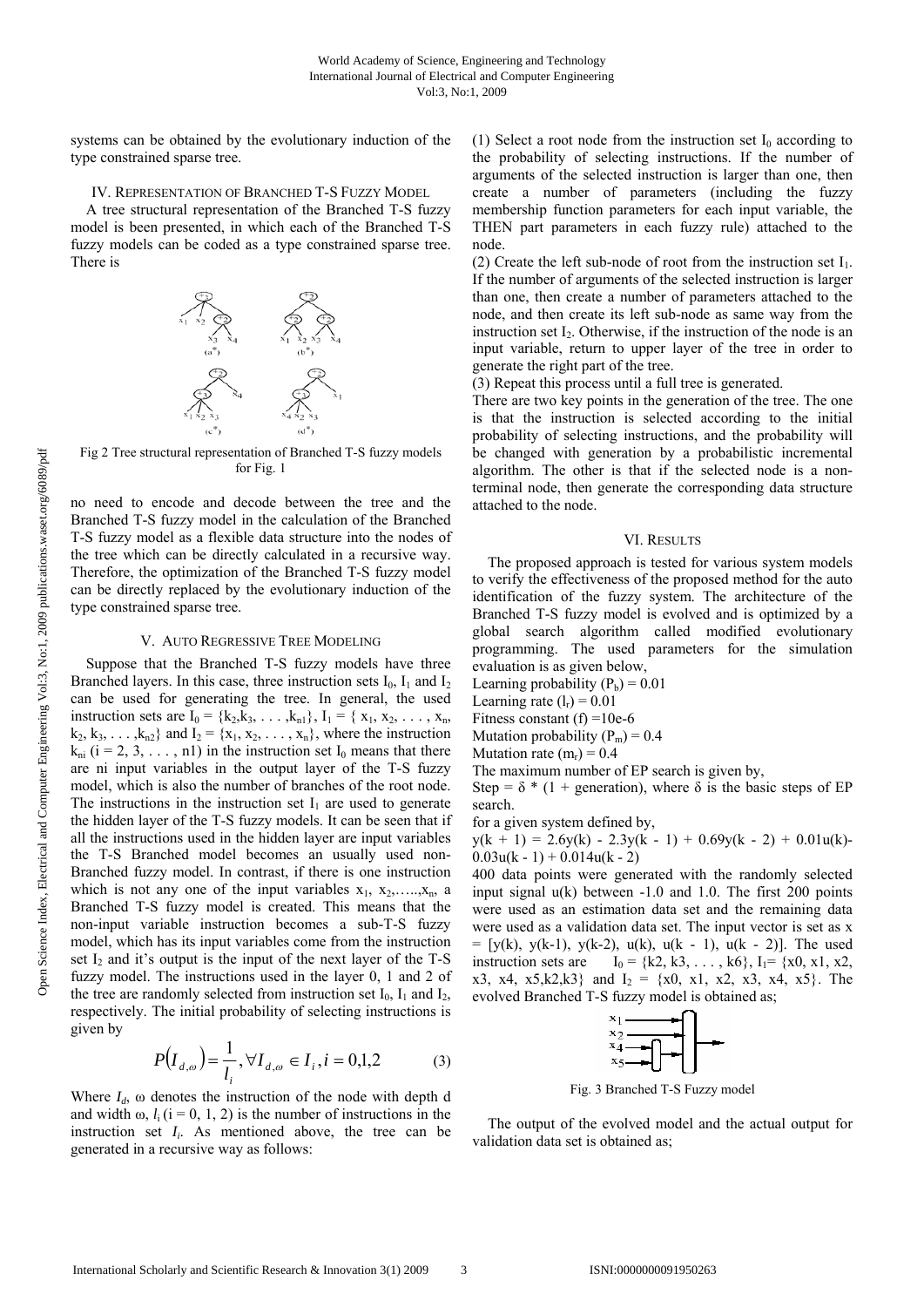

Fig. 4 Output of the evolved model

and the identification error is obtained as



Fig. 5 Identification error of the model

for a system defined as  $y(k + 1) = y(k) 1.5 + y2(k) - 0.3y(k - 1)$  $1) + 0.5u(k)$ 

The input and output of system are  $x(k) = [u(k), u(k-1), y(k)]$ ,  $y(k-1)$ ] and  $y(k+1)$ , respectively.

The training samples and the test data set are generated using the same sequence of random input signals as mentioned previously. The used instruction sets are  $I_0 = \{k2, k3, \dots, k5\}$ ,  $I_1 = \{x0, x1, x2, x3, k2, x3\}$  and  $I_2 = \{x0, x1, x2, x3\}$ . The evolved Branched T-S fuzzy model is;



Fig. 6 T-S fuzzy model

The output of the evolved model and the actual output for validation data set are shown,



Fig. 7 Out put of the Fig. 6 model

and the identification error obtained is,



Fig. 8 Identification error of Fig. 6

for a given system model

 $y(k + 1) = 1.752821y(k) - 0.818731y(k - 1) + 0.011698u(k) +$ 0.010942 u(k - 1)  $1+y2(k - 1)$ 

The input and output of system are  $x(k) = [u(k), y(k), y(k)]$ 1)] and  $y(k + 1)$ , respectively. The training samples and the test data set are generated using the same sequence of random input signals as mentioned previously. The used instruction sets are  $I0 = \{k2, k3, k4\}$ ,  $I1 = \{x0, x1, x2, k2, k3\}$  and  $I2 = \{x0,$ x1, x2}.

The evolved Branched T-S fuzzy model is,



Fig. 9 T-S fuzzy model

The output of the evolved model and the actual output for validation data set and identification error for model in Fig. 9 shown in Figs. 10 & 11 respectively.



Fig. 10 Output of Fig. 9 model

and the identification error is,



Fig. 11 Identification error of Fig. 9